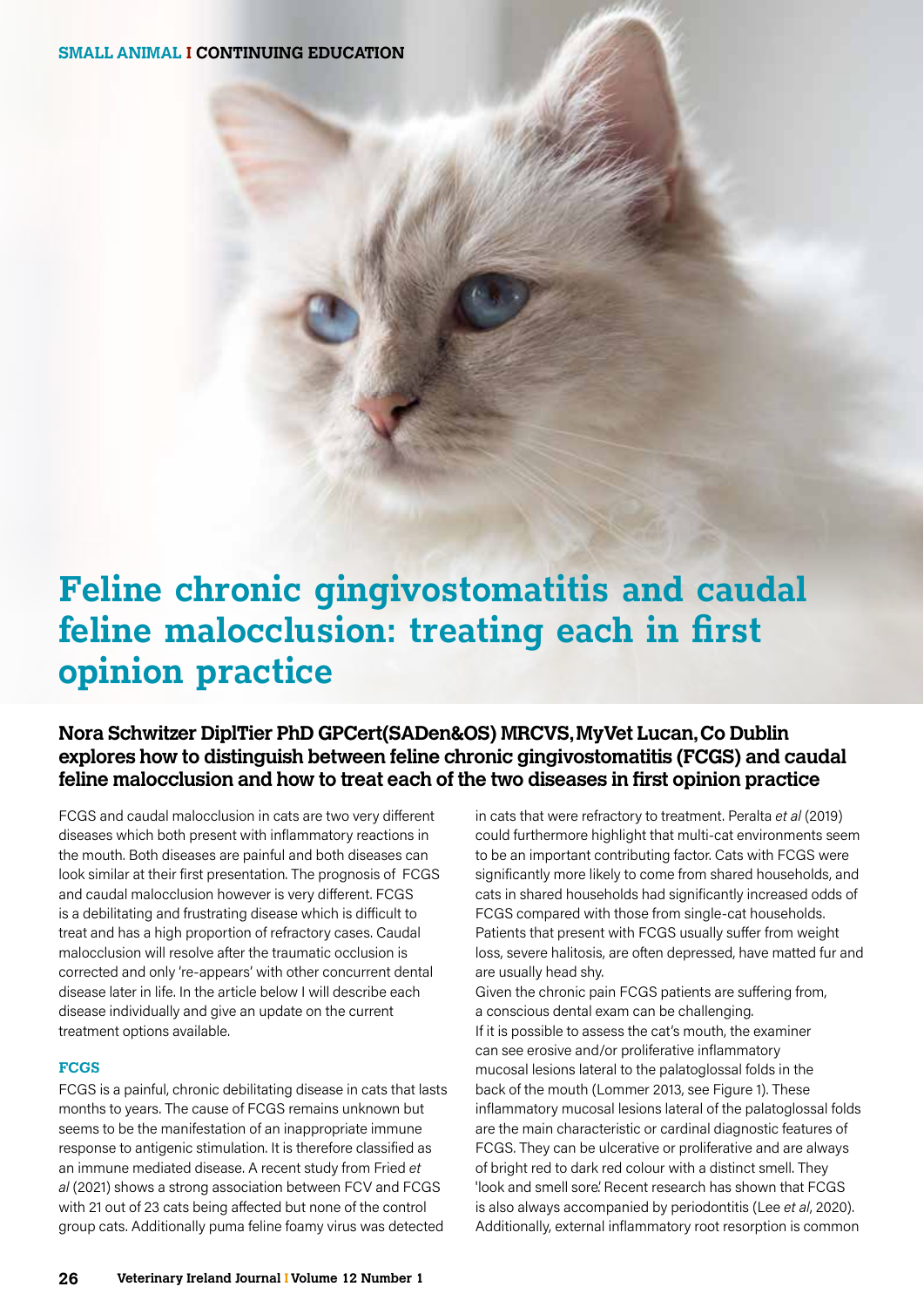# **CONTINUING EDUCATION I SMALL ANIMAL**



**Figure 1: FCGS, notice proliferative inflammatory lesions on palatoglossal folds despite cheek teeth removal. Photo: Emliy Capes.**

and makes treatment more challenging.

A diagnosis is supported by the attachment loss visible on radiographs, potential inflammatory root resorption and histopathology findings – lesions are infiltrated by lymphocytes and plasma cells, with fewer neutrophils, macrophage-like cells, and mast cells. For more information see Rolim *et al* (2017).

Patients with FCGS also seem to suffer from concurrent esophagitis. In the day-to-day treatment in clinical practice, this part of the disease is probably least well-managed and may aggravate the existing condition and contribute to inappetence, Kouki *et al* (2017).

FCGS is extremely painful and all patients should be offered immediate pain relief (depending on the patient and their comorbidities, NSAIDs, Gabapentin and opioids are options).

The current standard of care involves dental extractions of at least all premolar and molar teeth, with or without medical management, rather then medical therapy alone, Lee *et al* (2020). Premolar and molar extractions in these patients can be challenging due to the inflamed and frail gingiva and the nature of brittle, long, delicate and, in places, ankylosed cat tooth roots. However decapitations, tooth root remnants and extractions of only 'individual particularly bad' premolars or molars should be avoided, since these operations make future extractions (in a mouth that now contains inflamed tissue and scar tissue) even more challenging.

Additionally, owners need to be aware that only about one-third

of all FCGS cases are much improved after the extraction of premolar and molar teeth or full mouth extractions. Many patients will depend on life-long medication afterwards.

Cyclosporin had the most promising results with 77 per cent of all cats treated improving (Lommer 2013) whereas corticosteroids at 1mg/kg only led to an improvement of one-third of the patients in the study, Hennet *et al* (2011). For "An overview regarding therapeutic management of FCGS: A systematic review of the literature"; please see Winer *et al* (2016).

Future regenerative therapies via stem cells are currently in development and show promise for management of feline chronic gingivostomatitis. They will, I hope, be available to our patients soon. Until then, unpopular as the suggestion will surely be, cats suffering from FCGS and living in multicat households should be considered for re-homing into a single cat household. Our patients will need pain relief and surgical extraction of, at least, all cheek teeth and treatment for esophagitis. A big group of our patients will need additional long-term medical treatment and are likely to be refractory until there are new treatment modalities available.

### **CAUDAL FELINE MALOCCLUSION**

In the cat specific caudal malocclusion, the cusp of the maxillary fourth premolar occludes directly with the gingiva and oral mucosa on the buccal aspect of the mandibular first molar. The condition is most common in brachiocephalic cats like British Blue or Persians and the condition is regarded as non functional bite with a traumatic occlusion that needs treatment. Most cases present at an early age when the adult dentition has fully erupted and the presenting patients are usually around seven to eight months.

The pinching cusp of the maxillary fourth premolar causes



**Figure 2: notice unilateral proliferations due to chronic trauma from the upper fourth premolar. Photo: Nora Schwitzer.**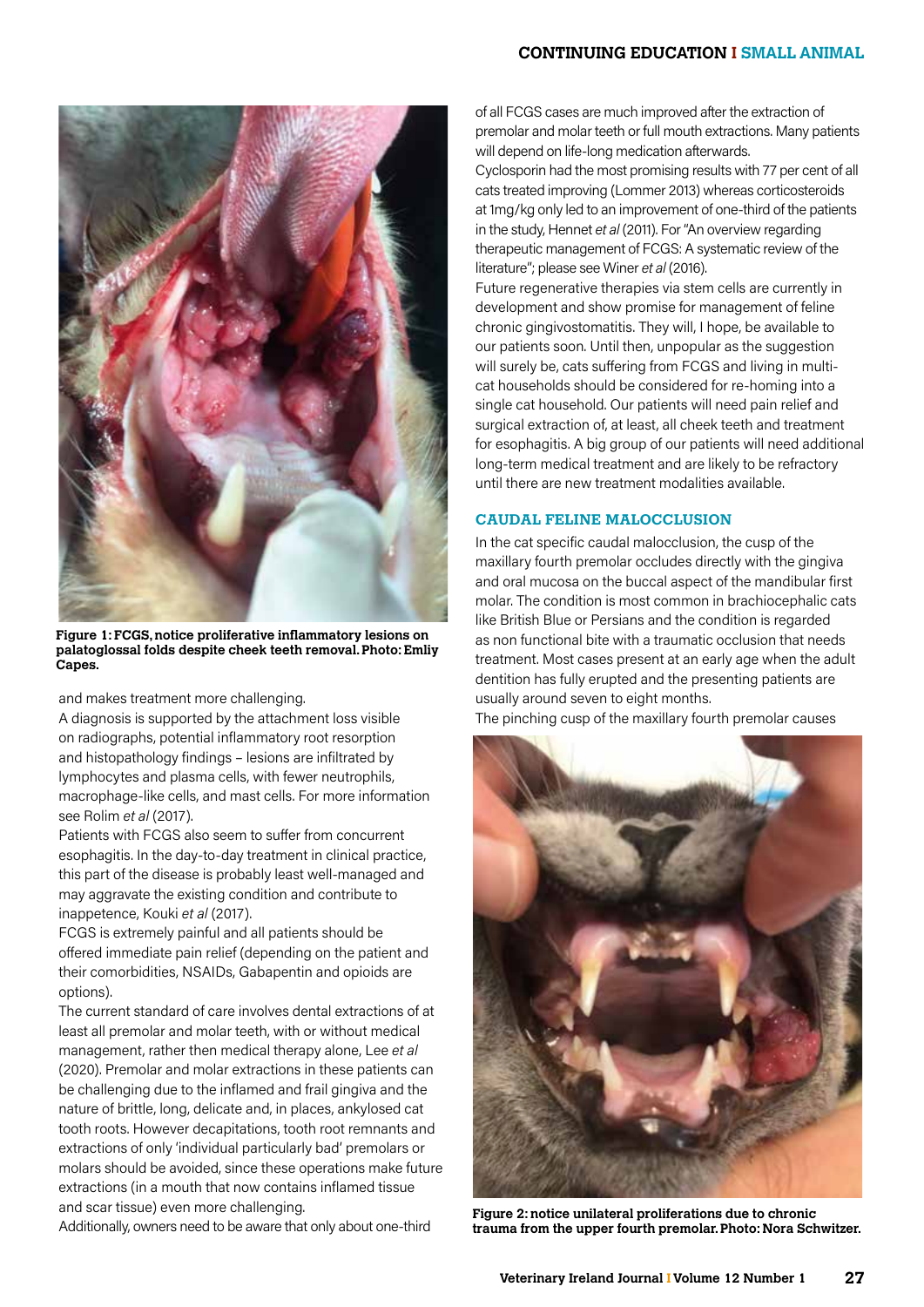# **SMALL ANIMAL I CONTINUING EDUCATION**

ulceration and inflammation of the mucosa in this area, which subsequently may lead to gingival and mucosal hyperplasia. The mucosal hyperplasia is misleadingly called pyogenic granuloma (Figure 2) and the proliferation will cause a more significant traumatic malocclusion and can lead to a progressive deterioration in the condition (Southerden, 2017). Not all patients develop hypoplasia. In the Garcia *et al* (2015) study on 27 cats, 59 per cent of patients showed proliferations (see Figure 2), 25 per cent of patients had clefts and 16 per cent suffered from foveae. The same author also found that proliferations showed two different histopathological patterns and had characteristics in common with human oral pyogenic granuloma.

The clinical features of pyogenic granuloma lesions are typically pink to red, focal, raised, ulcerated, friable, lobulated, and easily hemorrhagic unilateral or bilateral mass-type mucogingival lesion present vestibular to the mandibular and/ or maxillary first molar tooth (Riehl *et al*, 2014).

In the Garcia study, successful treatment was achieved in all cases by removing the occlusal contact by dental extraction or coronal reduction, possibly associated with lesion excision. Coronal reduction means the inpinching cusp of the fourth maxillary premolar is reduced in height, using a polishing disc or white stone. After a successful crown reduction (without hitting the pulp and creating a complicated fracture) the now open dentinal tubes are acid edged, bonded and sealed with an unsealed resin. In the Riehl *et al* study with eight cats, the lowest recurrence rate (10 per cent; 1/10) occurred in the group treated with extraction of the maxillary fourth premolar tooth and surgical

![](_page_2_Picture_4.jpeg)

**Figure 3: post operative picture six weeks after the extraction of both fourth premolars in a British Blue Cross. Photo: Lorraine Egan.**

excision of the lesion. The overall recurrence rate for those cases treated by specialty dentistry/oral surgery practices was 14.3 per cent (2/14). When a lesion recurred after the initial treatment, subsequent treatments were typically more aggressive and included extraction of the ipsilateral maxillary fourth premolar tooth (See Figure 3).

In the author's personal experience, re-occurrence can appear later in life with concurrent other dental disease (e.g., root resorption) when a bite gets adapted again to avoid pain. Symptoms usually disappear once the affected painful teeth are treated.

### **CONCLUSION**

Even if both diseases (FCGS and caudal malocclusion) feature inflammatory reactions in the mouth as part of their clinical picture, the location of the inflammation differs. In FCGS, the inflammation spreads lateral to the palatoglossal folds in the back of the mouth; pyogenic granulomas due to malocclusion are based adjacent to the first molar of the lower or occasionally upper jaw. The clinical symptoms at presentation differ too and are usually more severe and long-standing in FCGS cases.

Extraction of teeth is part of the routine treatment for both diseases. FCGS cases require the extraction of all cheek teeth, whereas caudal malocclusion can occasionally be treated with crown shortening and the application of an unfinished resin only. If this proves insufficient and the occlusion remains traumatic, the extraction of the fourth premolar is usually the solution. In the case of caudal malocclusion, life-long medical therapy is not needed and the prognosis after the initial treatment is excellent.

#### **REFERENCES**

- Lee, D. B., Verstraete, F., & Arzi, B. (2020). An Update on Feline Chronic Gingivostomatitis. The Veterinary clinics of North America. Small animal practice, 50(5), 973–982. https://doi.org/10.1016/j.cvsm.2020.04.002
- Lommer, M. J. (2013). Efficacy of Cyclosporine for Chronic, Refractory Stomatitis in Cats: A Randomized, Placebo-Controlled, Double-Blinded Clinical Study. Journal of Veterinary Dentistry, 30(1), 8–17. https://doi. org/10.1177/089875641303000101
- Hennet, P. R., Camy, G. A. L., McGahie, D. M., & Albouy, M. V. (2011). Comparative efficacy of a recombinant feline interferon omega in refractory cases of calicivirus-positive cats with caudal stomatitis: A randomised, multi-centre, controlled, double-blind study in 39 cats. Journal of Feline Medicine and Surgery, 13(8), 577–587. https://doi. org/10.1016/j.jfms.2011.05.012
- Winer, J. N., Arzi, B., & Verstraete, F. J. (2016). Therapeutic Management of Feline Chronic Gingivostomatitis: A Systematic Review of the Literature. Frontiers in veterinary science, 3, 54. https://doi.org/10.3389/fvets.2016.00054
- Peralta S., Carney P.C. Feline chronic gingivostomatitis is more prevalent in shared households and its risk correlates with the number of cohabiting cats. J Feline Med Surg. 2019;21(12):1165–1171.
- Kouki, M. I., Papadimitriou, S. A., Psalla, D., Kolokotronis, A., & Rallis, T. S. (2017). Chronic Gingivostomatitis with Esophagitis in Cats. Journal of veterinary internal medicine, 31(6), 1673–1679. https://doi.org/10.1111/